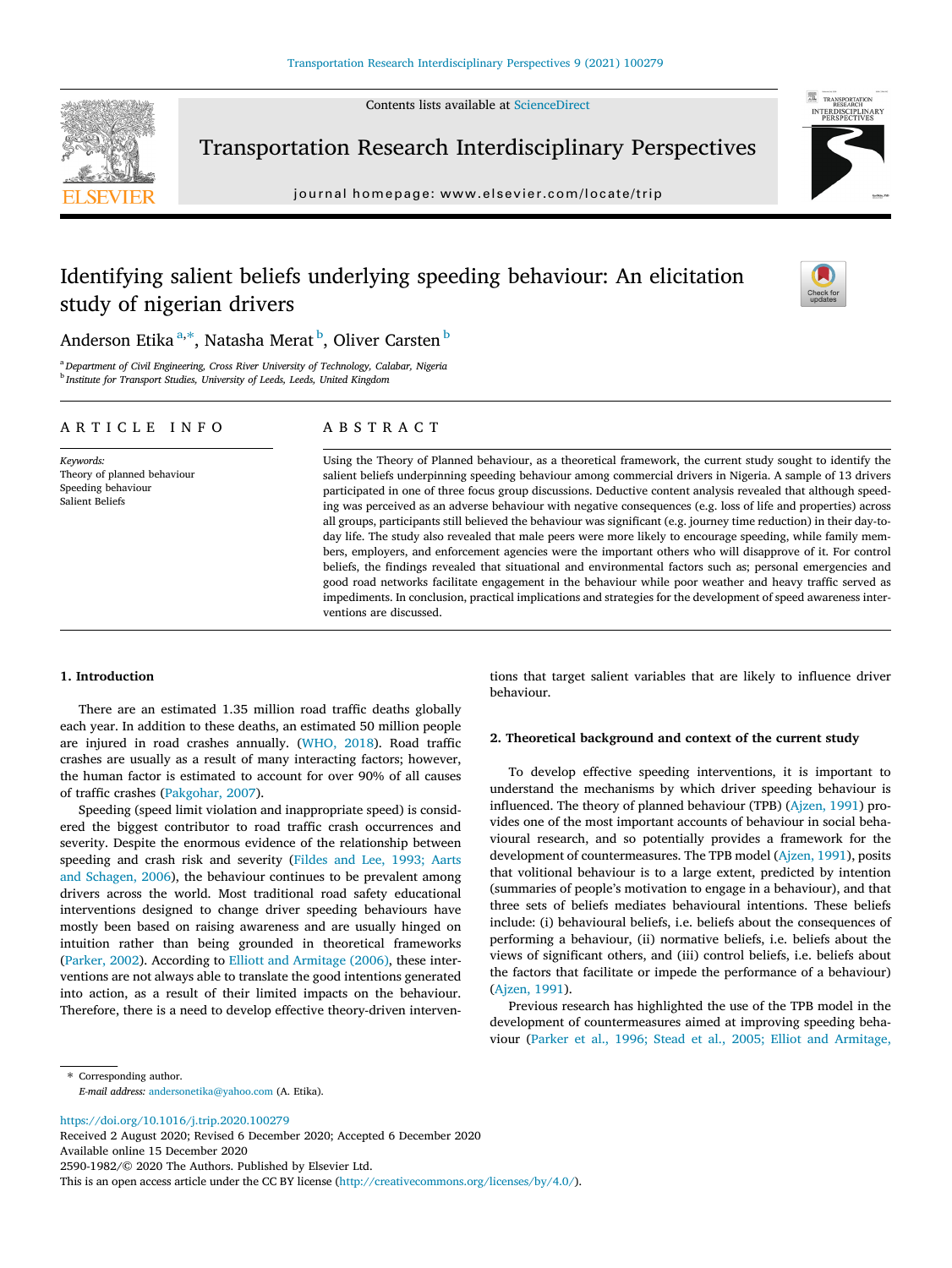[2009\)](#page-4-0). For example, [Parker et al. \(1996\),](#page-4-0) used series of persuasive videos to assess the effectiveness of an intervention grounded in the TPB model. Results indicated that the normative belief video (designed to convey to the participants the message that people do not like being driven by someone who exceeds the 30 mph (48 km/h) speed limit in residential zones) brought about statistically significant belief changes with respect to scores on TPB items and significant changes in general attitudes toward speeding. The effect of the control belief video (designed to persuade participants that the driver can control his or her own behaviour, despite pressures to speed from other motorist, and that it is therefore possible to keep to the speed limit) was in the opposite direction, i.e. participants who saw the video, reported that it would be difficult to keep to the speed limit in such a situation. The behavioural belief video (designed to show the presence of hazards in seemingly harmless roads and to show that by keeping to the 30 mph (48 km/h) speed limit, they will increase their chances of being able to deal with whatever hazards do arises) had no measurable effect on attitude or beliefs. The Scottish "Foolspeed" study by [Stead et al. \(2005\),](#page-4-0) used a series of speed awareness media campaigns based on the concepts of the TPB model. Their results showed only the behavioural belief intervention had significant changes in the desired direction with no changes found for the normative and control beliefs intervention. According to [Lewis et al. \(2013\)](#page-4-0), the relatively low performance of the above TPB‐based interventions could be as a result of the interventions relying on only one message to target each of the TPB's three components and as such may have achieved different results.

According to [Ajzen and Fishbein \(1980\); Ajzen \(2006\),](#page-4-0) behavioural interventions that seek to change beliefs that guide the performance of the behaviour, must first identify specific salient beliefs from sample respondents that are representative of the population of interest. Salient beliefs help in the prediction and understanding of attitudes and indicate what might be useful for interventions to change behaviour ([Ferguson et al., 2009](#page-4-0)). These salient beliefs are those that first come to mind when participants are asked open‐ended questions and are also referred to as accessible beliefs [\(Ajzen and Fishbein, 2000\)](#page-4-0).

According [Abdul et al. \(2012\),](#page-4-0) the more researchers understand these beliefs, the more likely effective interventions are developed. These beliefs can be elicited through a series of open-ended questions, with responses undergoing content analysis and then using the most frequently cited beliefs in the final intervention ([Ajzen and Fishbein,](#page-4-0) [2000\)](#page-4-0). The assumption is that if a belief is not mentioned, it is not salient, as only accessible beliefs in memory or those mentioned early are considered as salient [\(Ajzen and Fishbein, 1980](#page-4-0)). However, despite plenty of support for the TPB and the importance of salient beliefs in the model, there are arguments that the belief elicitation stage in TPB‐based intervention has received relatively little attention from researchers ([Sutton et al., 2003](#page-4-0)). Also, despite the demonstrated efficacy of the TPB in predicting drivers speeding behaviour and its use in the development of interventions, there has been limited research in low‐and‐middle‐income countries particularly in Sub‐Saharan Africa. Previous studies have mostly been done in high‐income countries (HICs) with similar road‐safety cultures and driving styles. According to [Fishbein and Manfredo \(1992\),](#page-4-0) people's beliefs about behaviour will always vary and more importantly, from population to population, as beliefs cannot be assumed to be transferable among different populations. Thus, it will be valuable to identify the salient beliefs underlying speeding behaviour in a country like Nigeria giving the sheer quantity of road crashes and fatalities.

The current study was conducted as part of a larger study based on the TPB model that explored the use of the model in developing a speed‐limit compliance intervention for commercial drivers in Nigeria (only findings relevant to the elicitation phase are discussed here, details of the larger study are discussed in a separate work). The choice of commercial drivers is based on their over‐representation in road

traffic crashes in Nigeria representing 58.9% of crashes [\(Federal](#page-4-0) [Road Safety Corps, 2017\)](#page-4-0).

# 3. Methods

### 3.1. Participants

Ethical approval was given by the University of Leeds Research Finical approval was given by the University of Leeds Research<br>Ethics Committee with reference: AREA 16–011, and written consent was obtained from the study participants. The sampling frame consisted of 13 male drivers randomly recruited from fleet companies in the city of Port Harcourt in River State, Nigeria and within the age was obtained from the study participants. The sampling frame consisted of 13 male drivers randomly recruited from fleet companies in the city of Port Harcourt in River State, Nigeria and within the age range of 30–65 years cle at least once a week, (ii) Ownership of a valid driver's licence, (iii) Report of over 5,000 km annual mileage.

### 3.2. Data collection

Semi‐structured interview scheduled based on the instructions of [Ajzen and Fishbein \(1980\),](#page-4-0) were designed to guide the three focus group discussions. Questions were aimed at exploring participants cognitive and affective behavioural beliefs, normative beliefs, and control beliefs towards speeding (excessive speed and speed limit compliance). Discussions were audio‐recorded with participants permission and lasted between 55 and 60 min. To minimise bias, participants were assured of the confidentiality of their responses. The topic guide included the following prompts to elicit participants views and beliefs: (i) Instrumental beliefs; participants were asked questions about the advantages and disadvantages of speeding. (ii) Affective beliefs; participants were asked to list what they like/enjoy and dislike/hate about speeding. (iii) Normative beliefs; participants were asked which groups or people would approve or disapprove of their speeding behaviour (iv) Control beliefs; participants were asked what factors or circumstances will make it difficult or easy for them to engage in speeding. (V) Intention; participants were asked if they thought they will engage in speeding in the future. Discussions continued until theoretical saturation (i.e. a point were no new information or belief was being raised) was reached. At the end of the discussions, participants were thanked for their time and contribution and light refreshment offered.

### 3.3. Data analysis

Audio recordings were transcribed verbatim and coded using a data matrix by grouping participant's responses about speeding into each of the relevant beliefs in relation to the underlying TPB model. Most frequently beliefs were indexed and mapped based on the recurring beliefs. Each of these beliefs is discussed together with supporting statements in the form of quotes from participants. The data were analysed using Deductive Content Analysis (DCA), which is a systematic and objective means of describing phenomena ([Krippendorff, 1980](#page-4-0)). It involves a structured matrix development whereby all data are reviewed for content and coded for correspondence to the identified categories. [Table 1](#page-2-0) shows elicited beliefs by participants within each of the TPB model constructs. Only salient modal beliefs (i.e. most com-monly cited beliefs) are listed following [Ajzen & Fishbein \(1980\)](#page-4-0) rule of including; ten or twelve most frequently mentioned beliefs (a practice that is likely to include at least some of the beliefs mentioned by each resp of including; ten or twelve most frequently mentioned beliefs (a practice that is likely to include at least some of the beliefs mentioned by of the sample population and choosing as many beliefs as necessary to account for up to 75% percentage of all beliefs elicited.

### 4. Results

The results are presented according to the TPB model constructs. Verbatim quotes from the study participants are labelled to the order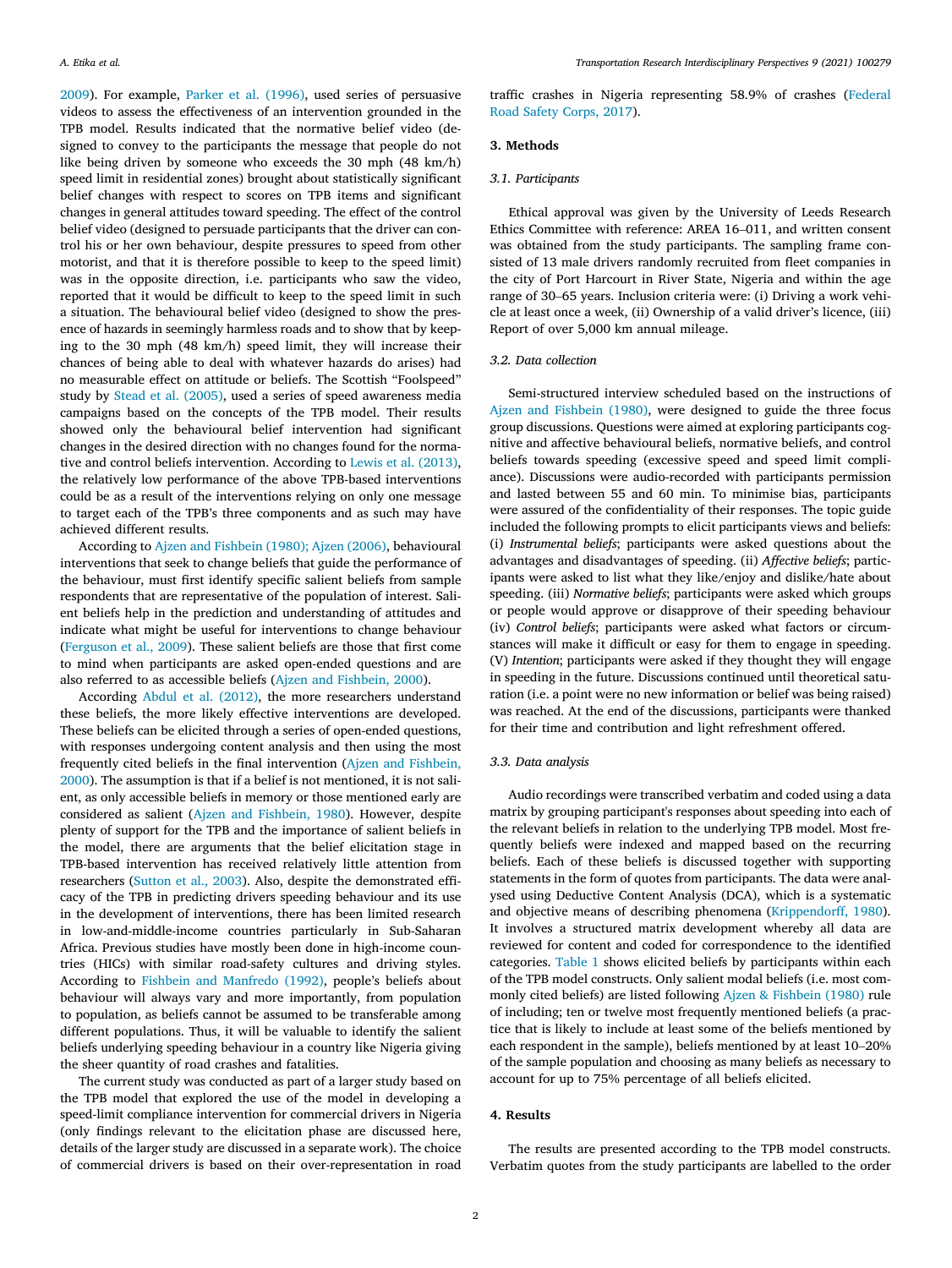#### <span id="page-2-0"></span>Table 1

Salient accessible beliefs.

| <b>BEHAVIOURAL BELIEFS</b>                                                                                                                                                                                                            |                                                                                                                                                                                                                                                                                 |                                                                                                               |                                                                               |
|---------------------------------------------------------------------------------------------------------------------------------------------------------------------------------------------------------------------------------------|---------------------------------------------------------------------------------------------------------------------------------------------------------------------------------------------------------------------------------------------------------------------------------|---------------------------------------------------------------------------------------------------------------|-------------------------------------------------------------------------------|
| Positive Cognitive evaluation                                                                                                                                                                                                         | Negative Cognitive evaluation                                                                                                                                                                                                                                                   | Positive Affective Evaluation                                                                                 | <b>Negative Affective</b><br>Evaluation                                       |
| Reduced journey times Helps me reach my destination<br>faster. Helps me in time of personal emergencies.<br>Saves my life in times of security threats.                                                                               | It causes accidents and fatalities. It causes damage to<br>vehicles and properties. It uses more fuel, hence causing<br>harm to the environment. Puts other road users at risk It<br>makes it hard for me to quickly stop my vehicles when<br>there is an obstacle on the road. | It thrills me (it is fun and<br>exciting) It helps keeps me<br>awake and alert. It helps me<br>arrive on time | It pricks my<br>conscience It makes<br>me nervous Being<br>scared of crashing |
| <b>NORMATIVE BELIEFS</b>                                                                                                                                                                                                              |                                                                                                                                                                                                                                                                                 |                                                                                                               |                                                                               |
| Approval                                                                                                                                                                                                                              | Disapproval                                                                                                                                                                                                                                                                     |                                                                                                               |                                                                               |
| Male friends and peers                                                                                                                                                                                                                | Family members/Children Employer Road safety<br>authority                                                                                                                                                                                                                       |                                                                                                               |                                                                               |
| <b>CONTROL BELIEFS</b>                                                                                                                                                                                                                |                                                                                                                                                                                                                                                                                 |                                                                                                               |                                                                               |
| Impediments                                                                                                                                                                                                                           | <b>Facilitates</b>                                                                                                                                                                                                                                                              |                                                                                                               |                                                                               |
| Driving in heavy traffic Driving in poor weather When<br>driving with passengers who want me to drive slowly<br>Driving inbuilt areas Driving in curvy roads Presence<br>of police or road safety officers Presence of speed<br>bumps | Driving on good roads Driving in low traffic Being late or<br>in a hurry Having personal emergencies When driving a<br>"sound" vehicle When driving on a wide and straights<br>road                                                                                             |                                                                                                               |                                                                               |
| <b>INTENTION</b>                                                                                                                                                                                                                      |                                                                                                                                                                                                                                                                                 |                                                                                                               |                                                                               |
| If there is a need or a reason, I would exceed If there is an<br>emergency I will speed will speed unintentionally if<br>excited When I don't know the speed limit I will speed.                                                      |                                                                                                                                                                                                                                                                                 |                                                                                                               |                                                                               |

in which the participant had first spoken in the discussions and the group number. For example, the third participant to speak in the second focus group would be identified as (P3, 2). Table 1 presents the most frequently mentioned beliefs by participants within each of the TPB model belief categories. Beliefs mentioned by only one or two participants are not reported.

### 4.1. Behavioural beliefs

Participants across all groups were aware of, and broadly endorsed that there were consequences of speeding. In terms of the positive cognitive outcome of speeding, four beliefs emerged. Getting to a destination faster and reduced journey time was the most cited:

"The advantage of speeding is that, when you speed up, you save some time, you get to where you are going on time" (P2, 3)

Other perceived cognitive advantages of speeding were in times of personal emergencies and security threats:

"I would speed if a family member (e.g.my kid) has a medical emergency" (P5, 3)

"I sometimes speed on routes that I think are not safe. E.g. I tend to speed along the East‐West road due to the number of arm robberies on that route" (P3, 1)

Five negative cognitive outcomes were elicited; however, cause of crashes and fatalities was the most elicited belief:

"Speeding is a major cause of ghastly car accidents and deaths. Your life, the passengers life's and the life of other motorist are greatly in danger when speeding" (P3,2)

"The expenses are higher on high speed; Human life is at stake, the tear and wear of the car are higher, you even use more fuel when you speed. In short, the more the speed the faster the aging of the car" (P1, 1)

Participants in the current study elicited a range of perceived positive affective outcomes of speeding:

"In addition to testing the strength of my car, there is fun in speeding, it is more of a challenge when you are driving, and someone drives past you. You pick up the challenge of passing this person, or my car is better than his car. If I drive slowly on long-distance journeys, I tend to fall asleep. Am usually more alert when am driving fast" (P4, 3)

Specific negative affective outcomes of speeding were not mentioned spontaneously (i.e. without prompting) by any of the study participants. However, on prompting the following were cited:

"Whenever I am speeding, particularly when I have my family with me, there is always that fear of a crash happening. Sometimes thoughts of not seeing my family again come to my mind" (P4, 2).

"Speeding naturally makes me nervous or scared. That is why I rarely speed except there is great need" (P4, 1)

# 4.2. Normative beliefs

Across all focus groups, male friends and peers were cited as the most significant others who approve of their speeding.

" I have a male cousin who by default always speeds. When you drive h him and some of my friends and you are not speeding, the next thing hey ask you to pull over for them to take over the driving" (P2, 3) "Most of my fri with him and some of my friends and you are not speeding, the next thing is they ask you to pull over for them to take over the driving" (P2, 3)

Speeding to them is when you begin to hit 130 km/h and above" (P1, 2)

When participants were asked to nominate persons who they thought will disapprove of their speeding, across all focus groups, the most frequent response include family member; particularly wife's and elder relations. the most frequent response include family member; particularly<br>and elder relations.<br>"When I drive with my elder brother it is always boring as he we<br>to drive a maximum 70–80 km. It gets me sick sometimes" (P1, 3)

"When I drive with my elder brother it is always boring as he wants me

"Sometimes my passengers do not approve of my speeding; for Example, my wife and family members tend to stop me from speeding by telling me to slow down" (P2, 3)

Other identified important others who disapprove of speeding include; employers and road safety officers.

"speeding is a no‐no in my job. You will be penalized if your records show you have driven above the speed limit over a given time" (P4, 2)

Other sources of social influence that were mentioned were often along the vague lines and such do not represent salient social pressure consistent with normative beliefs.

### 4.3. Control beliefs

The participants in the study cited several perceived facilitators to speeding behaviour. Driving on good road networks was the most frequently mentioned facilitator of speeding.

"When the road is good and there is less traffic I sometimes speed more" (P3, 2)

3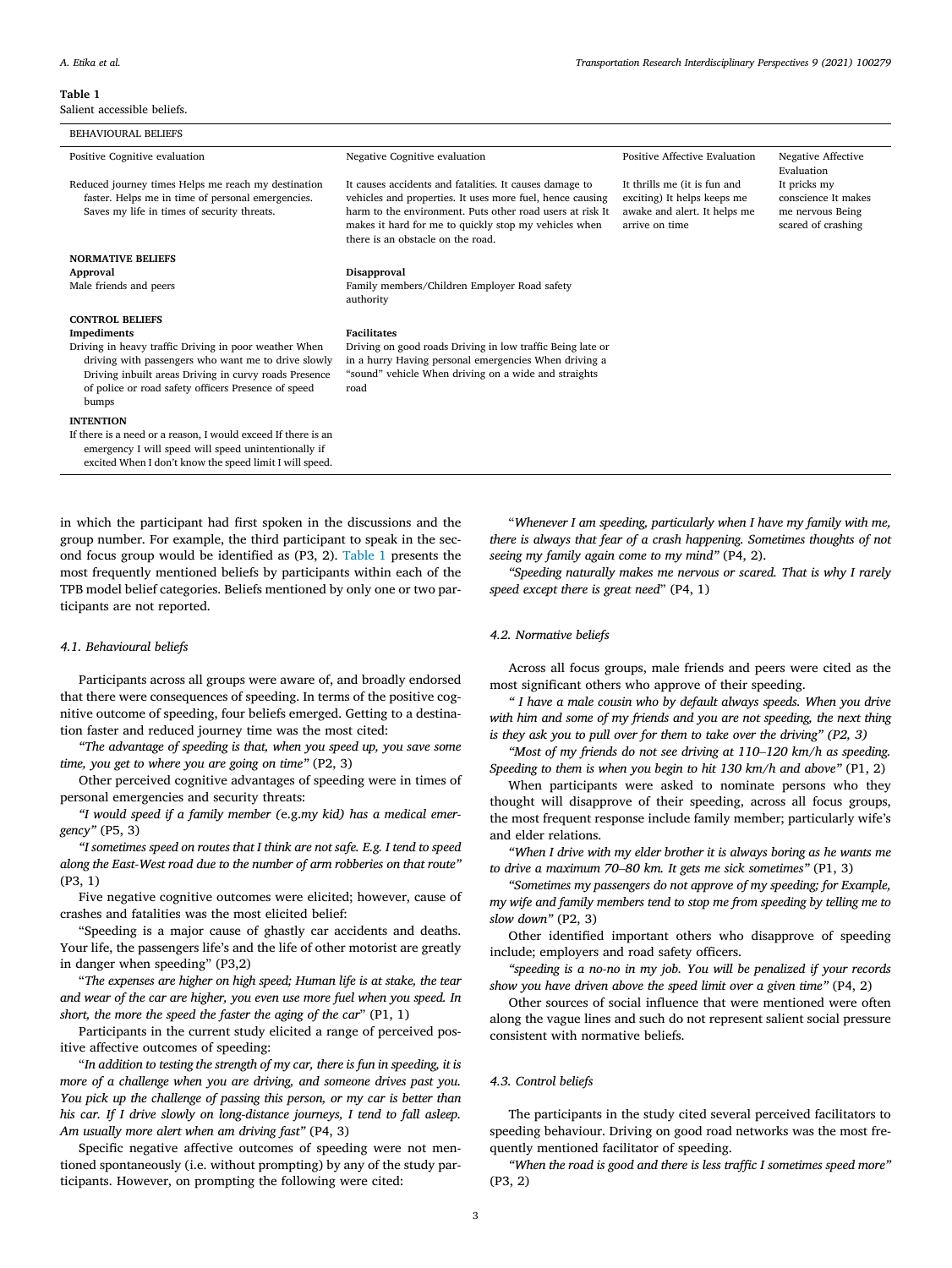Other beliefs elicited that facilitate speeding include; driving in low traffic, driving on straight and wide roads, being in a hurry or being late, and driving when faced with personal emergencies.

"At night when the traffic is all gone, it becomes much easier to speed. Sometimes it is a complete contrast of daytime driving" (P2, 1)

Driving in congested roads and poor weather was the most elicited impediment to speeding.

"It is hard to speed when there is congestion or in‐built areas" (P4, 3)

"Speeding when it rains can be dangerous. One is most times required to slow down when the road becomes slippery or when you can see clearly in the rains" (P2, 2)

### 4.4. Intention

Participant's motivation to speed was elicited by directly asking respondents if they intended to perform the behaviour in the future. Most of the participants expressed their intention to comply with the speed limits. However, some participants gave instances where they will speed ranging from personal emergencies to unintentional speeding.

"I might be compelled to speed by circumstances. Even though I don't want to, or even don't like it, but I could be compelled if there is a need for me to get out of a place fast, I will move fast" (P4, 1)

"The truth is that in Nigeria the absence of road signs creates a lot of confusion among drivers. Because if you are travelling on a road that is well signalised with the speed limit, any time I see the speed limit it enters my consciousness and it guides me. But since we have too many potholes on our road, the slightest chance of good road, I will speed to make up for lost time" (P1, 3)

### 5. Discussion

Reduced journey time and fast arrival at destinations were the most elicited advantages of speeding in this study. This finding has also been identified by previous studies (e.g. [Lewis et al., 2013; Ferguson](#page-4-0) [et al., 2009\)](#page-4-0), and thus suggest the need for speed limits compliance interventions in Nigeria to raise drivers' awareness of the misperception of time saved from speeding. According to [Regan et al. \(2007\)](#page-4-0), interventions should send a message that speed does not represent a means to save or make up time and highlight the need for better time planning strategies by drivers.

Other major advantages of speeding identified were the perceived excitement and fun and the perceived increase in alertness. The finding reflects the perception that speeding increases enjoyment and removes boredom when driving. The perceived benefit from speeding in terms of fun and supposed heightened situation awareness has been identified by previous studies [\(Abdul et al., 2012; Horvath et al., 2012;](#page-4-0) [Lewis et al., 2013](#page-4-0)). Thus, speeding interventions that aim to modify such beliefs should emphasise on the thrill-seeking personalities of driver's and how this influences their driving. Beliefs that speeding is fun and enjoyable may be addressed with counter examples in which risktaking leads to negative consequences such as unattractive damage to cars and likely loss of life, and disapproval from family [\(Rowe et al.,](#page-4-0) [2016\)](#page-4-0). Also, interventions could highlight compliance with speed limit put driver's in more control and makes them more attentive and mindful of the driving situation [\(Abdul et al., 2012; Lewis et al., 2013\)](#page-4-0).

Participants in the current study reported speeding as a positive outcome in times of personal emergencies and security threats. The above finding may suggest that some of the identified beliefs are motivated by circumstances rather than underlying beliefs and values. The probable strategy for behavioural change of such perceptions would be through enforcements. However, with limited or no enforcement of speed limits violations in Nigeria, there may be limited options for designing speeding interventions for such beliefs. However, even though it is beyond the scope of this study to review evidence relating to strategies for reducing speeding when faced with life‐threatening personal emergencies (e.g. when family members need medical help or when attacked or tailgated by criminals). It is important to note that there is poor delivery of emergency services in most low‐income countries like Nigeria, leaving individuals to drive themselves to hospitals in emergencies. Also due to poor security situations in most of these countries, some routes are bedevilled with miscreants. However, a pertinent issue to note is for interventions to recognize and challenge the perception that driving above the speed limit under such conditions of heightened emotions saves time. Emphasis should be made on the increased risk of having a collision which would eliminate the benefits. Also, interventions can stress the overestimation of time saved from speeding.

It is notable that the risk of crash and loss of life was the most elicited disadvantage of speeding by participants in this study. Thus, it may be relevant for anti-speeding interventions to depict the trauma a driver causes to other people when life is lost in a crash and the monetary cost to themselves. Also, giving the strong perception of damage to the vehicle and properties as an undesirable outcome of speeding by participants in this study, speeding interventions can also show the consequences of losing one's vehicle or damaging another person's vehicle or properties through the stress of missing a bus or taxi (loss of freedom/control over ones travel decisions) or having to pay high insurance, and in Nigeria where car insurance is not very common, having to pay for the repair or purchase of another person's car and your car as well.

In relation to normative beliefs, study participants identified male peers and friends were more likely to support and encourage speeding while family members and employers were less likely to encourage speeding. This finding is comparable to previous studies by [Horvath](#page-4-0) [et al. \(2012\); Elliott et al. \(2005\)](#page-4-0). Speeding intervention could highlight family members or close ones who have died or got injured as a result of speeding ([Lewis et al., 2013](#page-4-0)). Interventions could highlight the fear and consequences of losing one's job due to speed limit violations.

The exploration of control beliefs arising from the findings revealed, good road network and night-time driving as the most elicited factors that ease speeding. These findings suggest that participants in the current study hold the perception that they are in control of their speeding behaviour when the conditions seem safe. This finding is broadly consistent with previous studies [\(Ferguson](#page-4-0) [et al., 2009](#page-4-0)). According to [Lewis et al. \(2013\),](#page-4-0) "such (mis)perception could be challenged by a message that illustrates how things can go wrong, even when conditions are seemingly safe". This will involve interventions highlighting the unpredictability of some circumstances, and the need for drivers to give themselves the best chance to remain in control by not speeding. The use of in‐vehicle speed monitoring devices such as intelligent speed adaptation devices (ISA) may serve as a potential strategy for increasing drivers' control of the behaviour, especially in conditions that appear relatively safe to them.

The most frequently elicited barrier to speeding by participants in the current study include driving in congested roads and poor weather. Again, it can be argued that such a perception is motivated by circumstances rather than underlying beliefs and values. Therefore, an intervention can emphasise on drivers' perceptions of personal control over their ability to drive within posted limits or driving within prevailing conditions.

Participants comments on future intention to speed reflects the effect of circumstances and situations on a driver's perception of speeding. Even though the participants in the study have all cited the negative consequence of speeding, they still believe certain circumstances allow for speeding.

The novel findings from the current study are the underlying belief that speeding is a lifeline in times of personal emergencies and security threats, and that the availability of a good road network is a facilitator for the behaviour. These findings show that people's beliefs are sometimes influenced by many factors and can either be personal or envi